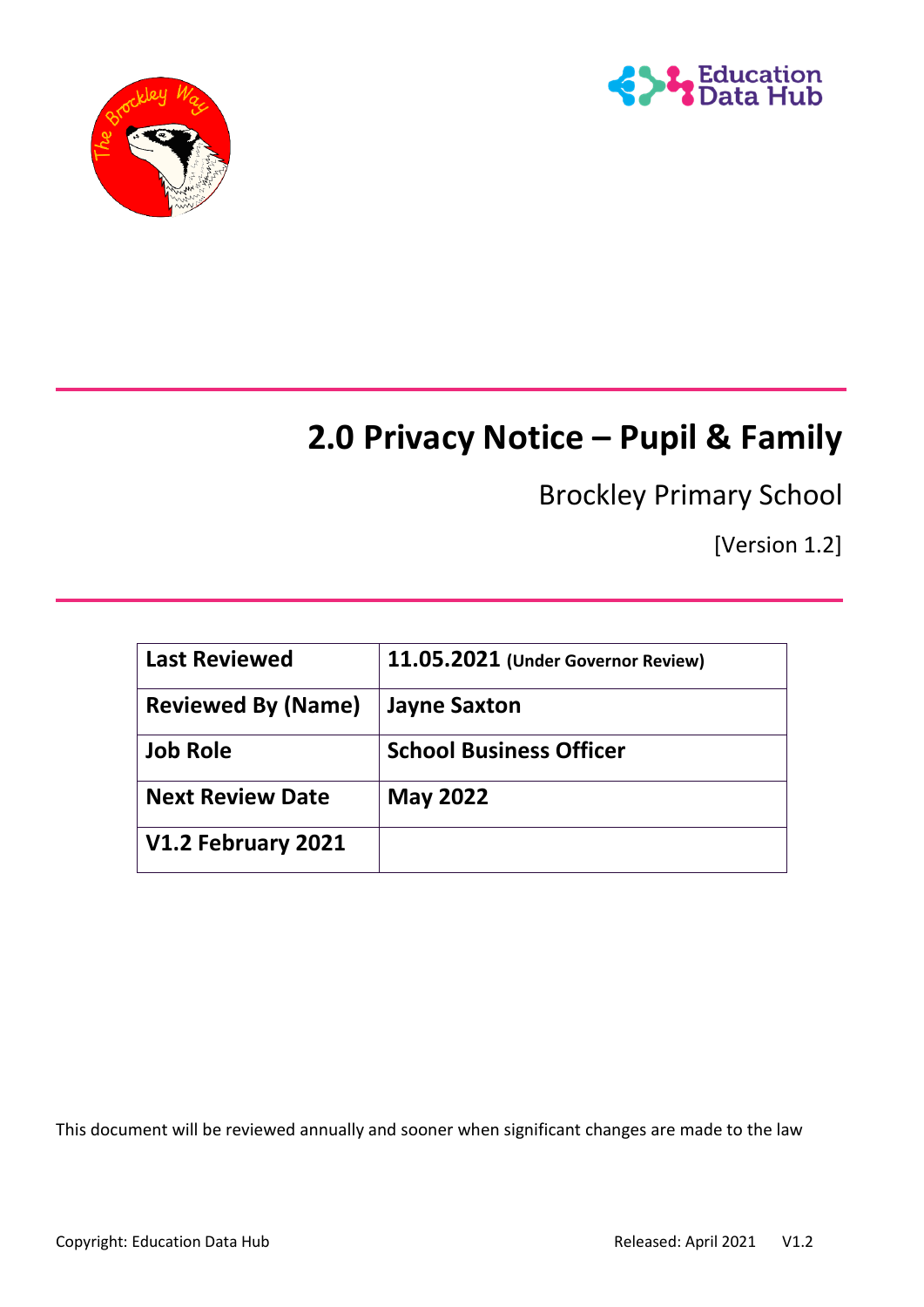### Contents

| 2.11.1 |
|--------|
|        |
|        |
|        |
|        |
|        |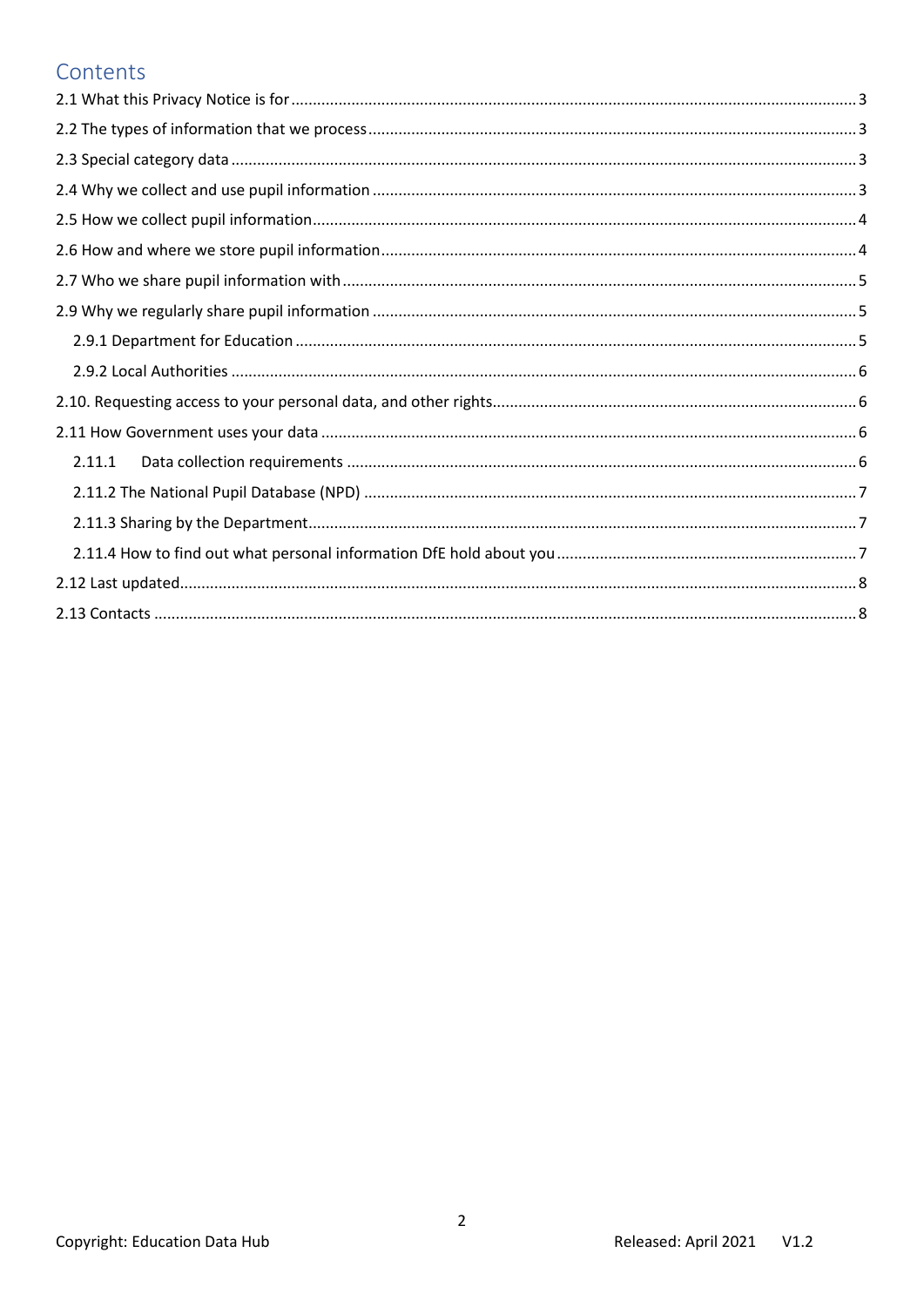# Privacy Notice (How we use pupil information) – For pupils and their families

# <span id="page-2-0"></span>2.1 What this Privacy Notice is for

Brockley Primary School collect, hold, use and share information about our pupils and their families. This is known as "personal data" and you have rights around that data, including knowing how and why we are processing the data. "Processing" data means from collecting, storing, using, sharing and disposing of it.

# <span id="page-2-1"></span>2.2 The types of information that we process

- personal information that identifies you, and your contact details. This includes name, date of birth, unique pupil number, photographs, contact details and address
- attendance (such as sessions attended, number of absences, absence reasons and any previous schools attended)
- behavioural information (such as exclusions and any relevant alternative provision put in place)
- assessment and attainment (such as National curriculum assessment results e.g. Key Stage 2 results, exam results and student performance at different data collections, [post 16 courses enrolled for] and any relevant results)
- Extra-curricular and enrichment participation

# <span id="page-2-2"></span>2.3 Special category data

- characteristics (such as ethnicity, language, and free school meal eligibility)
- safeguarding information (such as court orders and professional involvement)
- special educational needs (including the needs and ranking)
- medical information (such as Doctor's information, child health, dental health, allergies, medication and dietary requirements)
- Funding (Free school meal, Pupil Premium, ESA, High Needs Funding and Catch Up Funding)

# <span id="page-2-3"></span>2.4 Why we collect and use pupil information

We collect and use pupil information, for the following purposes:

- to support pupil learning
- to monitor and report on pupil attainment progress
- to provide appropriate pastoral care
- to assess the quality of our services
- to keep children safe
- photographic images for identification purposes (safeguarding), and celebration purposes (to record work, classes and school events)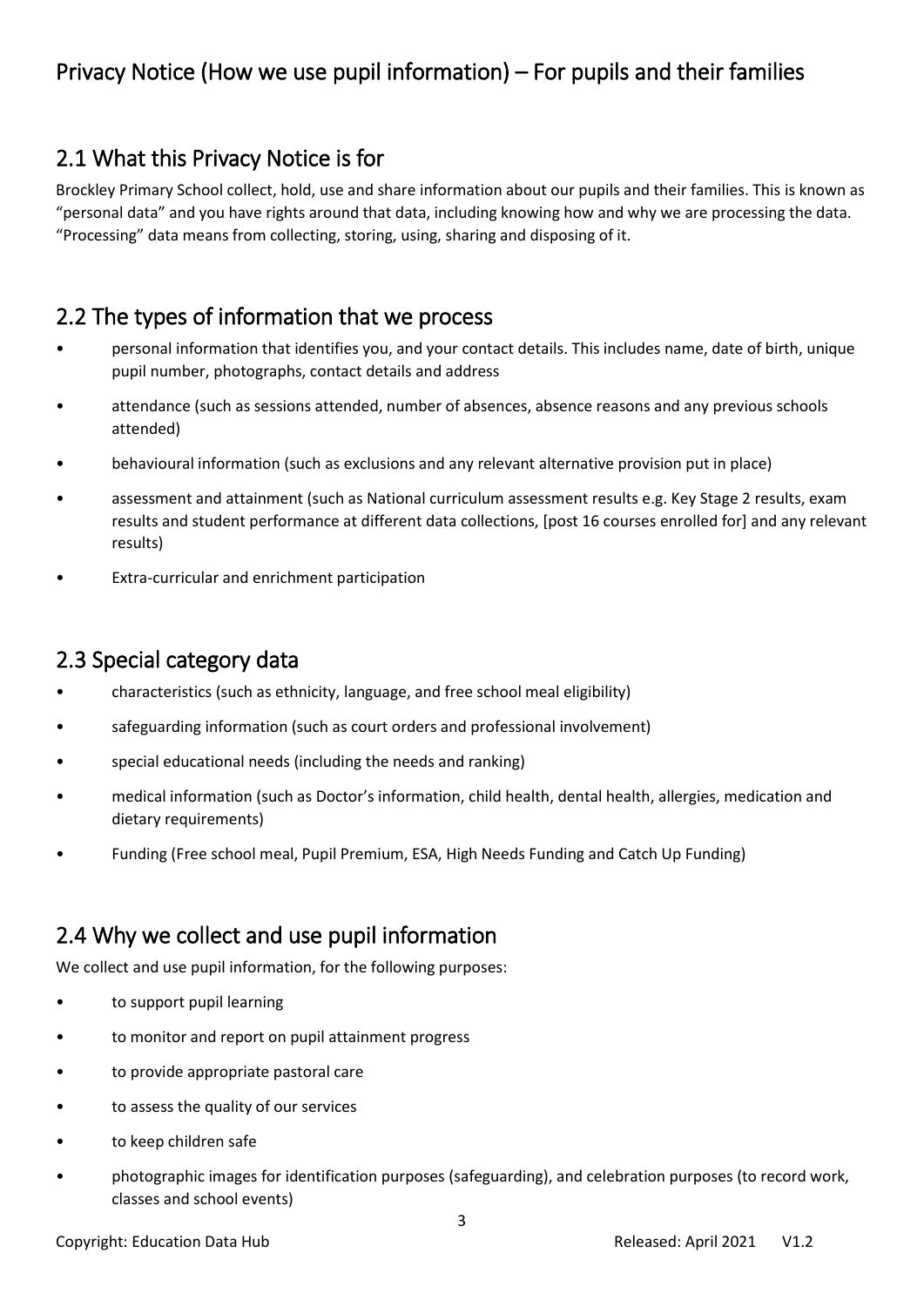- to meet the statutory duties placed upon us by the Department for Education
- to comply with the law regarding data sharing
- for site security
- protect public monies against fraud
- to streamline systems

Under the General Data Protection Regulation (GDPR), the lawful bases we rely on for processing pupil information are:

- Article 6(a) Consent (for any processing which does not fall into the bases detail within this section below)
- Article 6(c) Compliance and Legal Obligation

as set out in the Education Act 1996 (as amended). We are required to share information about our pupils with the (DfE) under regulation 3 of The Education (Information About Individual Pupils) (England) Regulations 2013. **In addition, there are extensive statutory obligations that a school is subject to – further details about these are available from our Data Protection Officer.**

• Article 6(e) - Public Interest

In addition, we rely on GDPR Article 9 and the Data Protection Act 2018 Schedule 1 Part 1 and Part 2 concerning any special category data (personal data that needs more protection because it is sensitive). Please refer to our Special Category Data Policy document for full details of these lawful bases for processing this data.

# <span id="page-3-0"></span>2.5 How we collect pupil information

We collect pupil information via admission forms completed by parent/carer when a student joins our School, data collection forms, CCTV cameras, information provided by; parent/carer, the previous school/provisions, local authorities, NHS, Police, the Department for Education (DfE) and by secure file transfer Common Transfer File (CTF).

Pupil data is essential for the Schools' operational use. Whilst the majority of pupil information you provide to us is mandatory, some of it requested on a voluntary basis. We will let you know, when we ask you for data, whether you are required to provide the information and your rights in relation to this.

# <span id="page-3-1"></span>2.6 How and where we store pupil information

We securely store pupil information on the School's IT network. Pupil data is contained in the MIS system (RM Integris) which is cloud based and supported by RM. Pupil data held on the network should be stored on the onpremise servers which are security control by folder permissions. The relevant folder permissions ensures that sensitive information is protected from those who shouldn't have the authorization to change or even access the content. At the same time, configuring permissions lets users who have the right to access a folder to do so securely. Any data transmitted on email is held ion O365 edu tenants. Any data shared in Teams is governed by Teams Policy and security controls. These policies follow our own best practice and guidelines set down by the DfE**.** Secure storage is provided for paper based records. We hold data securely for the set amount of time shown in our data retention schedule. For more information on our data retention schedule and how we keep your data safe, please visit the school website for the school retention document.

We are currently following the instructions of the [Independent Inquiry into Child Sexual Abuse \(IICSA\)](https://www.iicsa.org.uk/document/guidance-note-retention-instructions-and-data-protection-requirements) which states that student records should not be destroyed until this inquiry is complete.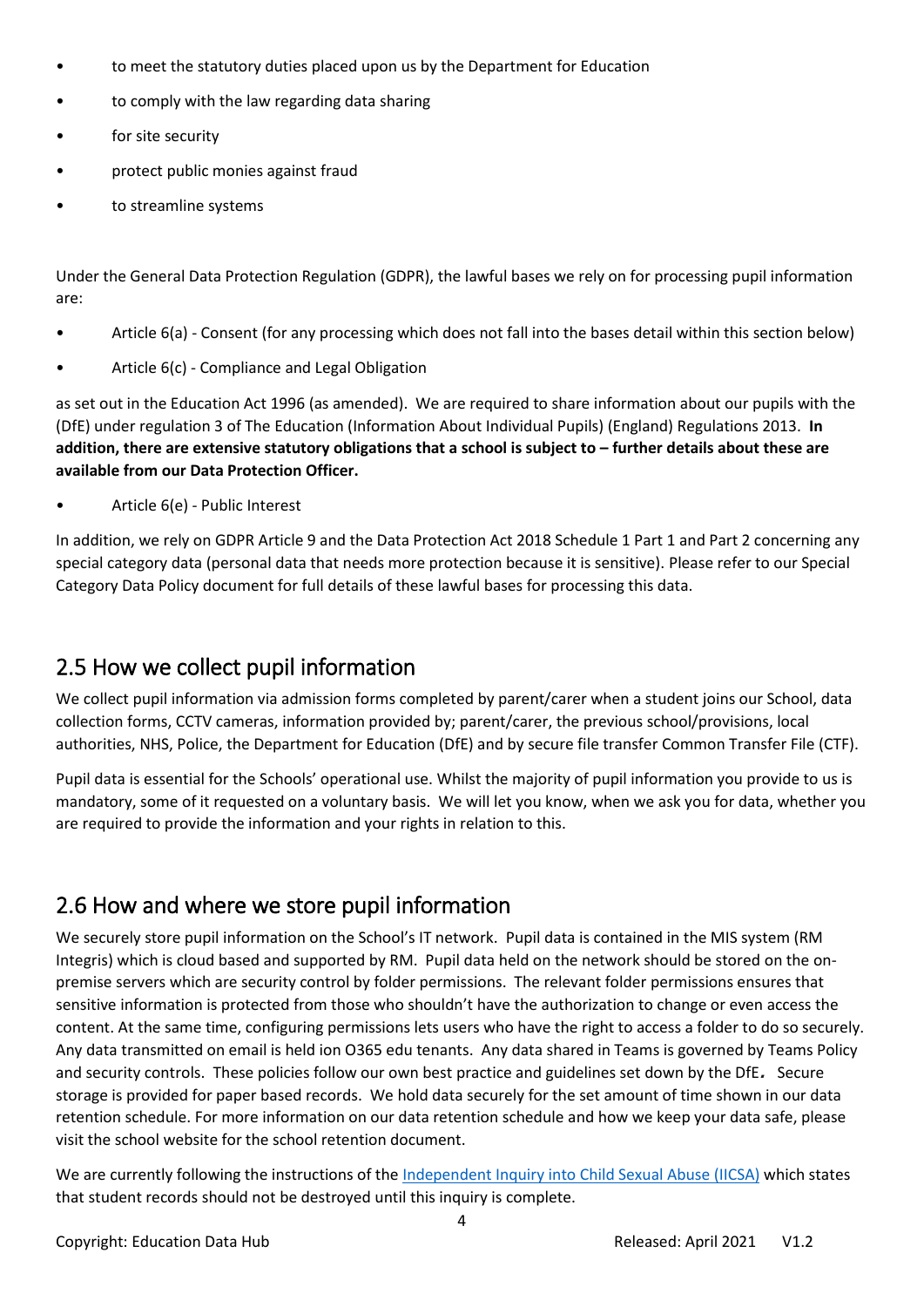# <span id="page-4-0"></span>2.7 Who we share pupil information with

We routinely share pupil information with:

- Schools that the pupils attend after leaving us
- Feeder schools
- Our local authority
- Other relevant local authorities
- Our Governing Body
- The Department for Education (DfE) Inc. Learner Record Services and the National Pupil Database
- Police and other law enforcement bodies, for example environment agency, immigration service and crown prosecution service
- NHS (agencies and services)/School Nurse
- External systems used by the School to carry out day to day processes and requirements. For example, and not limited to; RM Integris, Teachers to Parents

# 2.8 International Transfers

In connection with the purposes identified above, your personal information may be transferred outside the UK and the European Economic Area ('EEA'), including to the United States. Where information is transferred outside the UK or EEA that is not subject to an adequacy decision by the EU Commission, information is adequately protected by EU Commission approved standard contractual clauses or a vendor's Processor Binding Corporate Rules. For more information on the transfer mechanism used, please contact us at the details set out below.

# <span id="page-4-1"></span>2.9 Why we regularly share pupil information

We do not share information about our pupils with anyone without consent unless the law and our policies allow us to do so.

#### <span id="page-4-2"></span>2.9.1 Department for Education

The Department for Education (DfE) collects personal data from educational settings and local authorities via various statutory data collections. We are required to share information about our pupils with the Department for Education (DfE) either directly or via our local authority for the purpose of those data collections, under:

[For use by maintained schools only:] section 3 of The Education (Information About Individual Pupils) (England) Regulations 2013.

All data is transferred securely and held by DfE under a combination of software and hardware controls, which meet the current government security policy framework.

For more information, please see 'How Government uses your data' section.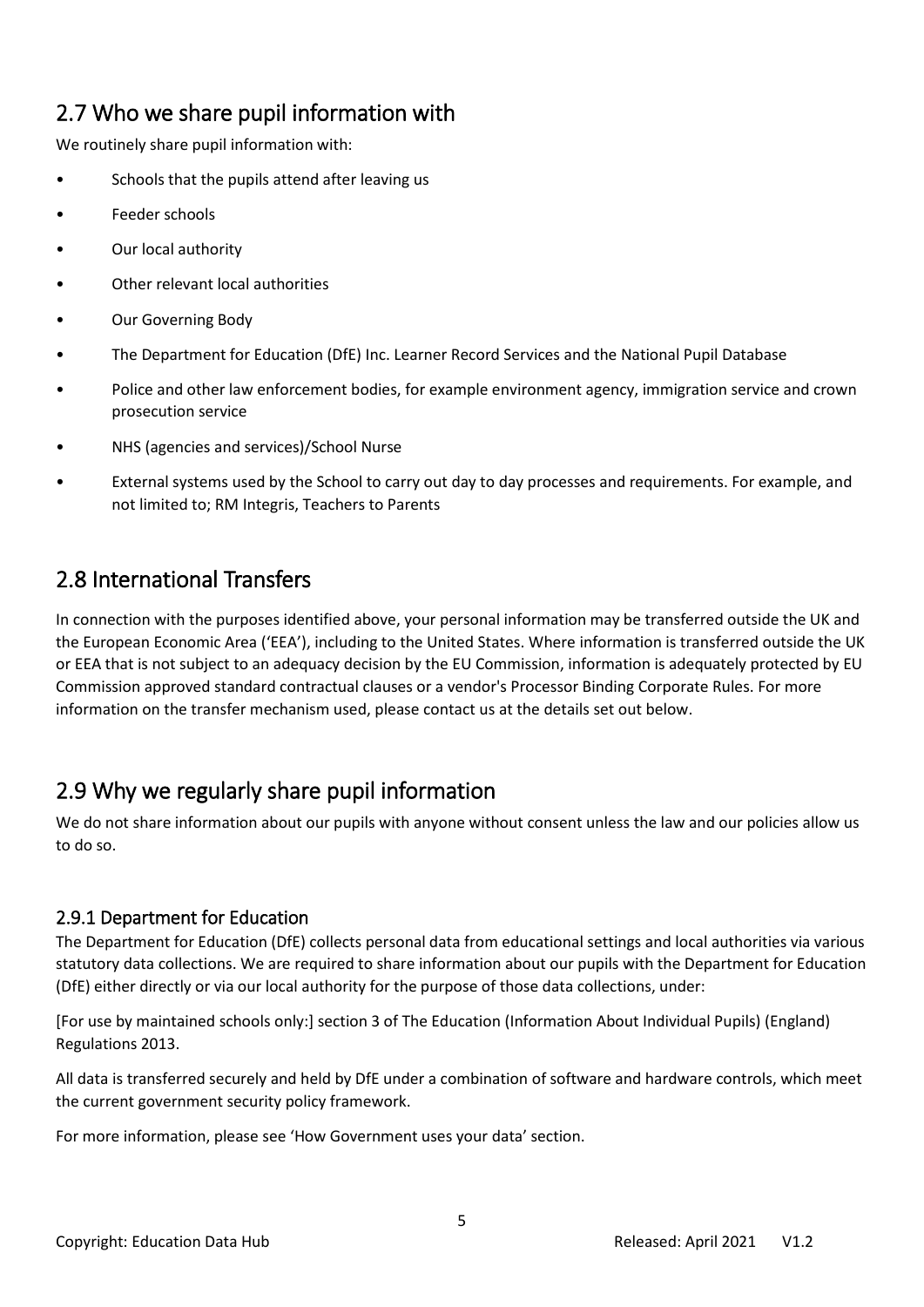#### <span id="page-5-0"></span>2.9.2 Local Authorities

We may be required to share information about our pupils with the local authority to ensure that they can conduct their statutory duties under

• the Schools Admission Code, including conducting Fair Access Panels

### <span id="page-5-1"></span>2.10. Requesting access to your personal data, and other rights

Under data protection law, pupils have the right to request access to information about them that we hold, and in some cases, parents can make the request on the pupil's behalf. Parents also have the right to access their child's educational record.

You also have the right to:

- be informed about the collection and use of your personal data
- rectification, ie to have inaccurate personal data rectified, or completed if it is incomplete
- erasure, often known as the 'right to be forgotten'; however this does not apply where, amongst other things, processing is necessary to comply with a legal obligation
- restrict processing, although, as above this is a limited right
- object; though other than for marketing purposes, this is also limited as above
- Where we rely on your consent to process your data, you have the right to revoke that consent
- You also have rights in relation to automated decision making and profiling, though these are not currently relevant
- Finally, the right to seek redress, either through the ICO, or through the courts

If you would like to request access to your data, or use any of the other rights listed above, please contact the school office in the first instance.

### <span id="page-5-2"></span>2.11 How Government uses your data

The pupil data that we lawfully share with the DfE through data collections:

- underpins school funding, which is calculated based upon the numbers of children and their characteristics in each school
- informs 'short term' education policy monitoring and school accountability and intervention (for example, school GCSE results or Pupil Progress measures)
- supports 'longer term' research and monitoring of educational policy (for example how certain subject choices go on to affect education or earnings beyond school)

#### <span id="page-5-3"></span>2.11.1 Data collection requirements

To find out more about the data collection requirements placed on us by the Department for Education (for example; via the school census) go to

https://www.gov.uk/education/data-collection-and-censuses-for-schools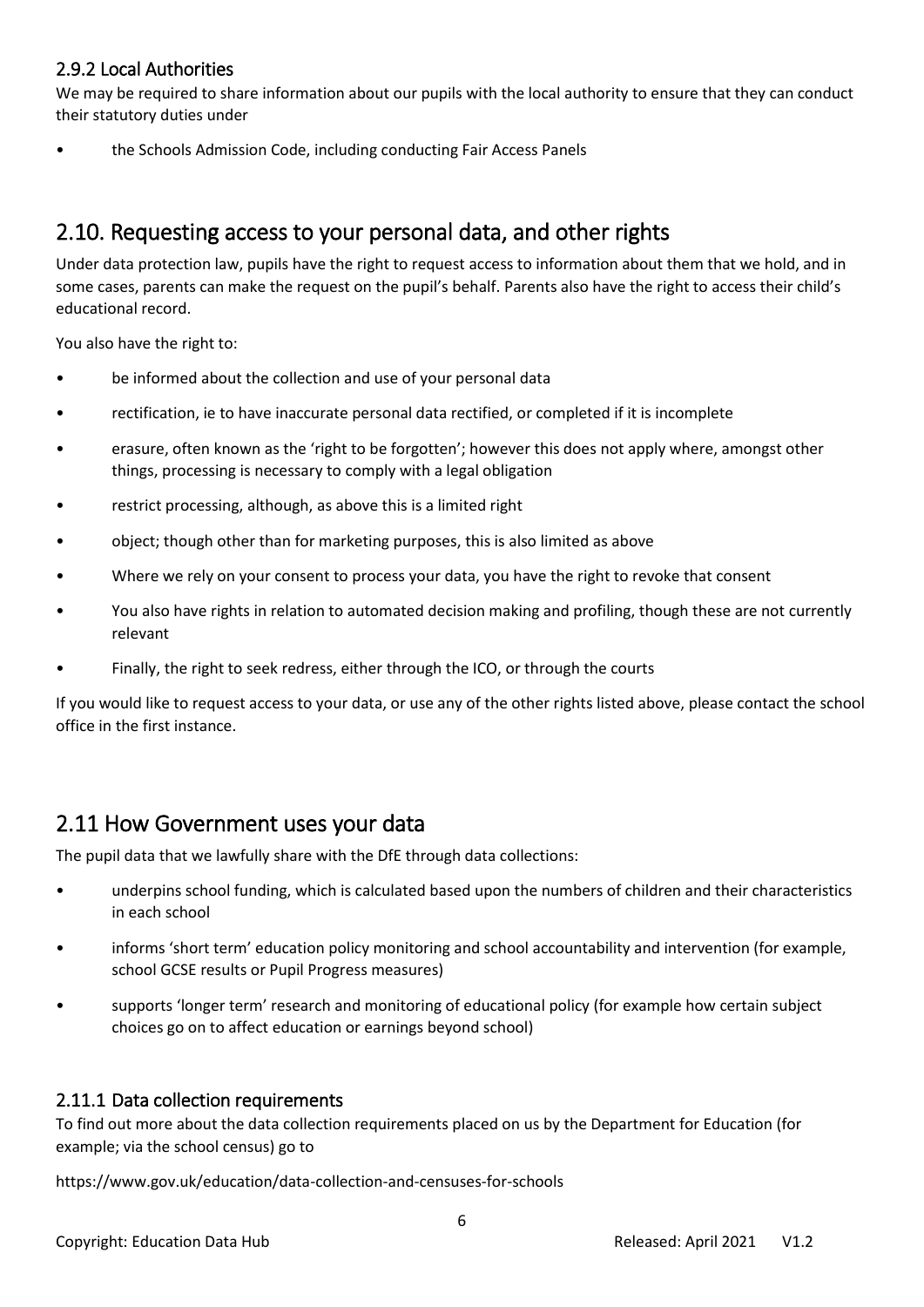#### <span id="page-6-0"></span>2.11.2 The National Pupil Database (NPD)

Much of the data about pupils in England goes on to be held in the National Pupil Database (NPD).

The NPD is owned and managed by the Department for Education and contains information about pupils in schools in England. It provides invaluable evidence on educational performance to inform independent research, as well as studies commissioned by the Department.

It is held in electronic format for statistical purposes. This information is securely collected from a range of sources including schools, local authorities and awarding bodies.

To find out more about the NPD, go to https://www.gov.uk/government/publications/national-pupil-database-userguide-and-supporting-information

#### <span id="page-6-1"></span>2.11.3 Sharing by the Department

The law allows the Department to share pupils' personal data with certain third parties, including:

- schools
- local authorities
- researchers
- organisations connected with promoting the education or wellbeing of children in England
- other government departments and agencies
- organisations fighting or identifying crime

For more information about the Department's NPD data sharing process, please visit:

<https://www.gov.uk/data-protection-how-we-collect-and-share-research-data>

Organisations fighting or identifying crime may use their legal powers to contact DfE to request access to individual level information relevant to detecting that crime. Whilst numbers fluctuate slightly over time, DfE typically supplies data on around 600 pupils per year to the Home Office and roughly 1 per year to the Police.

For information about which organisations the Department has provided pupil information, (and for which project) or to access a monthly breakdown of data share volumes with Home Office and the Police please visit the following website[: https://www.gov.uk/government/publications/dfe-external-data-shares](https://www.gov.uk/government/publications/dfe-external-data-shares)

#### <span id="page-6-2"></span>2.11.4 How to find out what personal information DfE hold about you

Under the terms of the Data Protection Act 2018, you are entitled to ask the Department:

- if they are processing your personal data
- for a description of the data they hold about you
- the reasons they're holding it and any recipient it may be disclosed to
- for a copy of your personal data and any details of its source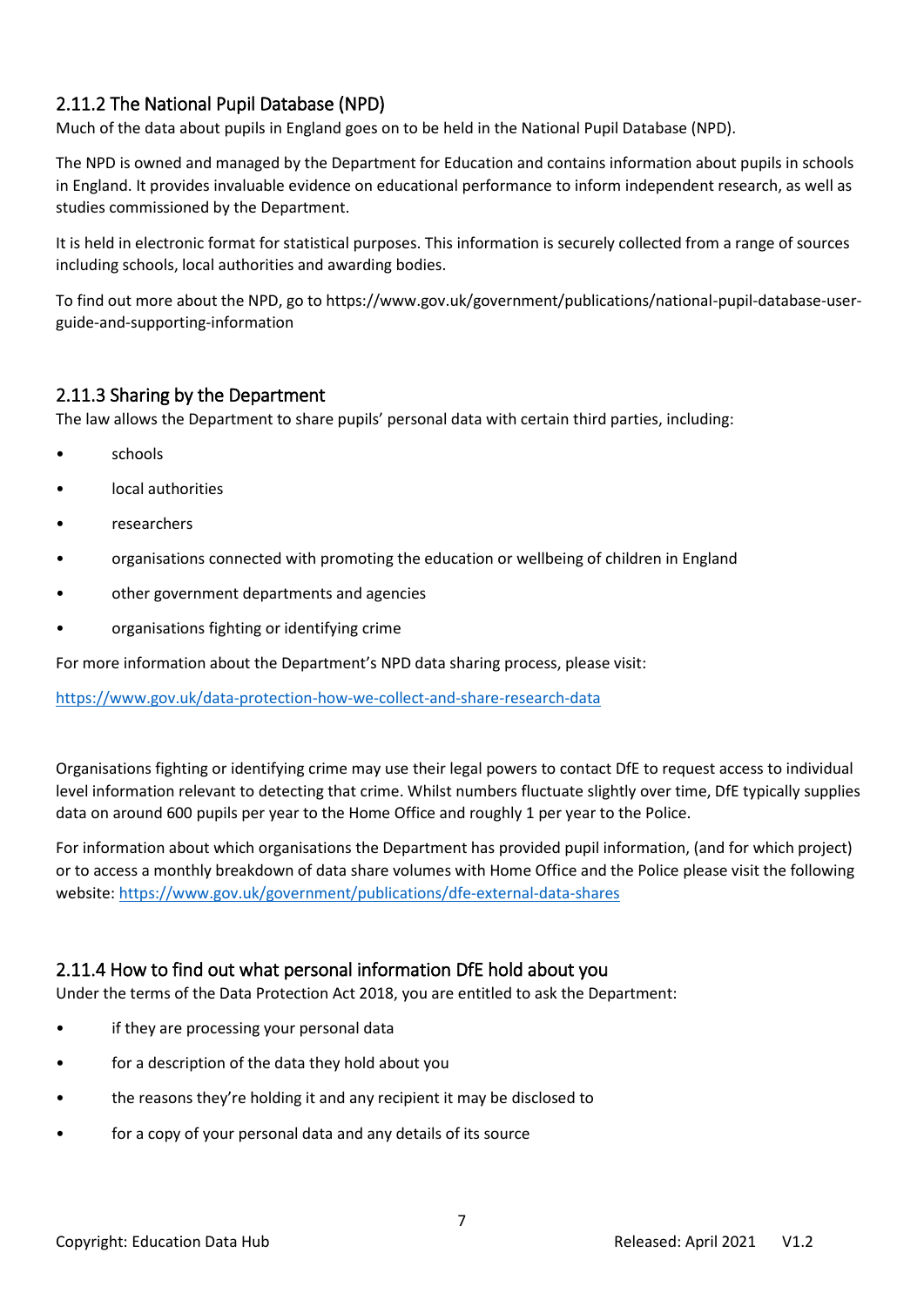If you want to see the personal data held about you by the Department, you should make a 'subject access request'. Further information on how to do this can be found within the Department's personal information charter that is published at the address below:

https://www.gov.uk/government/organisations/department-for-education/about/personal-information-charter

To contact DfE: https://www.gov.uk/contact-dfe

### <span id="page-7-0"></span>2.12 Last updated

We may need to update this privacy notice periodically so we recommend that you revisit this information from time to time. This version was last updated on the  $11<sup>th</sup>$  May 2021.

# <span id="page-7-1"></span>2.13 Contacts

If you have a concern about the way we are collecting or using your personal data or you would like to discuss anything in this privacy notice, we ask that you raise your concern with us in the first instance.

Please contact the School Office, Headteacher or School Data Protection Officer:

| <b>Data Protection Officer</b> | <b>GDPR for Schools, Derbyshire County Council</b>                               |
|--------------------------------|----------------------------------------------------------------------------------|
| <b>DPO Email:</b>              | gdprforschools@derbyshire.gov.uk                                                 |
| <b>DPO Phone:</b>              | 01629 532888                                                                     |
| <b>DPO Address:</b>            | Room 396, North Block, County Hall, Smedley Street, Matlock, Derbyshire, DE4 3AG |

8 For Derbyshire County Council: Information Governance Officer Children's Services Department, Derbyshire County Council Room 361 County Hall Matlock Derbyshire DE4 3AG Email: cs.dpandfoi@derbyshire.gov.uk Telephone: 01629 532011 For DfE: Public Communications Unit, Department for Education, Sanctuary Buildings,

Copyright: Education Data Hub **Released: April 2021** V1.2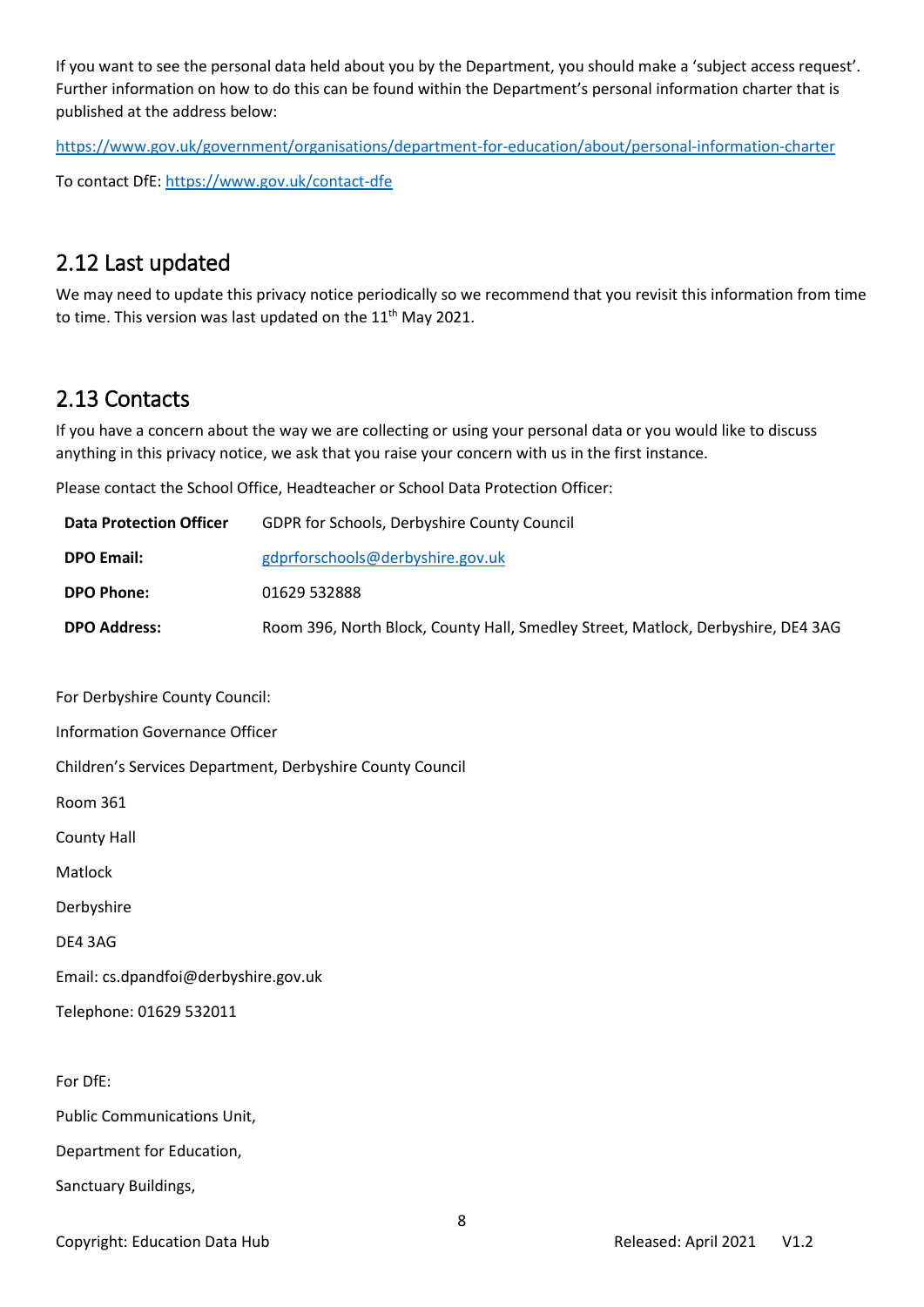Great Smith Street, London, SW1P 3BT Website: www.education.gov.uk https://www.gov.uk/contact-dfe Email: http://www.education.gov.uk Telephone: 0370 000 2288

If however you are dissatisfied with our response to your concerns you can of course contact the ICO quoting our ICO registration number Z6445458 and stating that the Data Controller is Brockley Primary School.

Information Commissioners' Office

Wycliffe House

Water Lane

Wilmslow

Cheshire

SK9 5AF

Tel: 0303 123 1113 (local rate) or 01625 545 745 if you prefer to use a national rate number

Fax: 01625 524 510

Website[: https://ico.org.uk/concerns/](https://ico.org.uk/concerns/)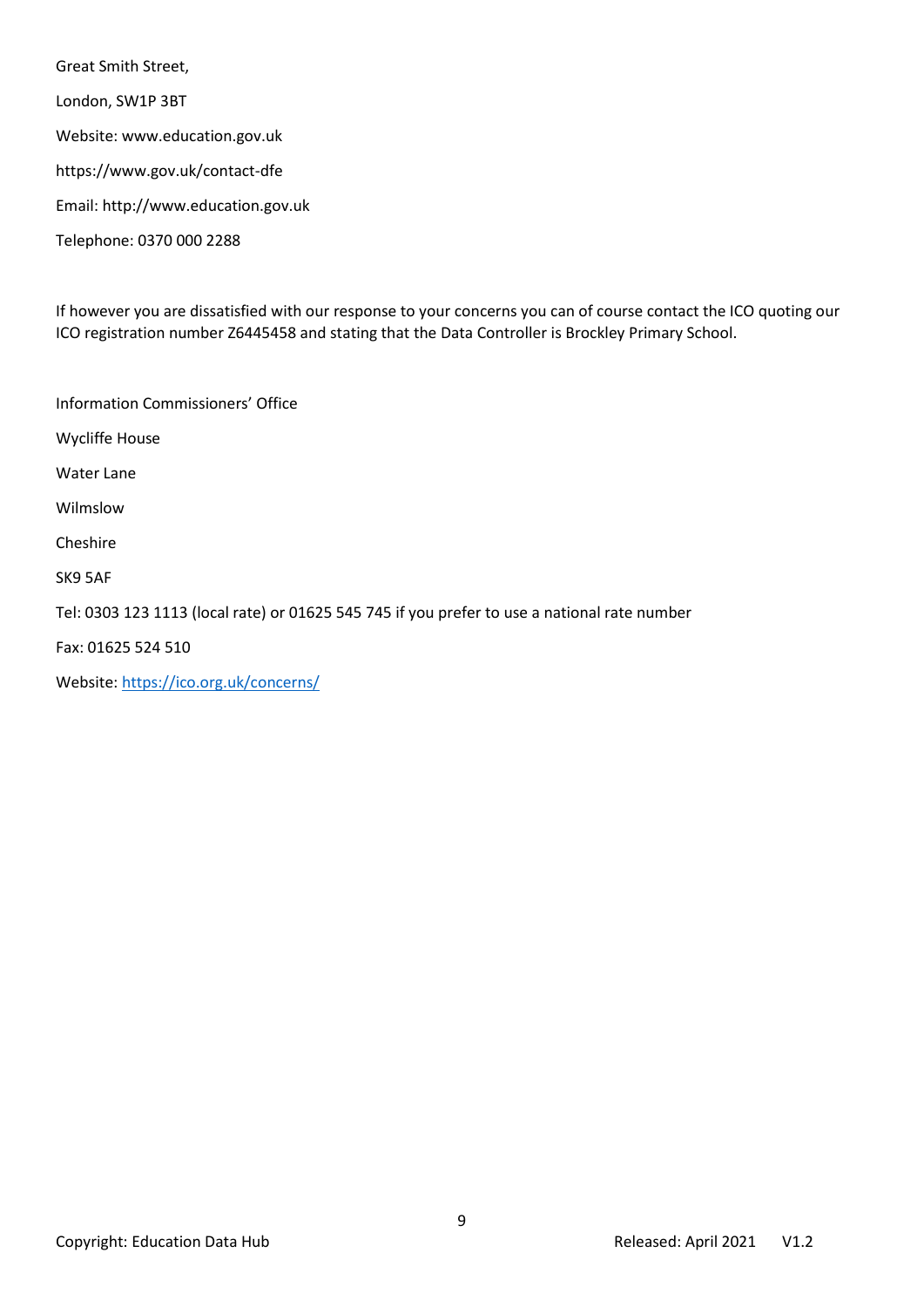# **Suppliers and Products**

| <b>Brockley Primary School</b>                                       |  |  |
|----------------------------------------------------------------------|--|--|
| 2Simple Ltd                                                          |  |  |
| <b>Purple Mash</b>                                                   |  |  |
| <b>3P Learning Ltd</b>                                               |  |  |
| <b>Mathletics</b>                                                    |  |  |
| <b>Charanga Ltd</b>                                                  |  |  |
| <b>Musical School</b>                                                |  |  |
| <b>Class Twist Inc</b>                                               |  |  |
| <b>Class Dojo</b>                                                    |  |  |
| <b>Classroom Secrets Ltd</b>                                         |  |  |
| <b>Classroom Secrets</b>                                             |  |  |
| <b>Clifton EMAG Ltd</b>                                              |  |  |
| <b>EAZ MAG</b>                                                       |  |  |
| <b>Community Brands UK Holdings Ltd t/a Eduspot</b>                  |  |  |
| <b>Teachers2Parents Ltd</b>                                          |  |  |
| <b>Cool Milk at School Ltd</b>                                       |  |  |
| <b>Cool Milk</b>                                                     |  |  |
| <b>Department for Education (DfE)</b>                                |  |  |
| <b>Analyse School Performance (ASP)</b>                              |  |  |
| <b>COLLECT</b>                                                       |  |  |
| <b>Common Transfer Form (CTF)</b>                                    |  |  |
| <b>DfE Sign-in</b>                                                   |  |  |
| <b>FSM Eligibility Checking System (ECS)</b>                         |  |  |
| <b>Get Information About Schools (GIAS)</b>                          |  |  |
| <b>Key to Success (KtS)</b><br><b>Learning Records Service (LRS)</b> |  |  |
| <b>National Curriculum Tools (NCA Tools)</b>                         |  |  |
| <b>National Pupil Database (NPD)</b>                                 |  |  |
| <b>Ofsted</b>                                                        |  |  |
| <b>Performance Checking Exercise</b>                                 |  |  |
| <b>Primary Assessment Gateway</b>                                    |  |  |
| <b>Pupil Census</b>                                                  |  |  |
| <b>Pupil Premium Review</b>                                          |  |  |
| <b>School to School (S2S)</b>                                        |  |  |
| <b>Standards and Testing Agency</b>                                  |  |  |
| <b>Teacher Services</b>                                              |  |  |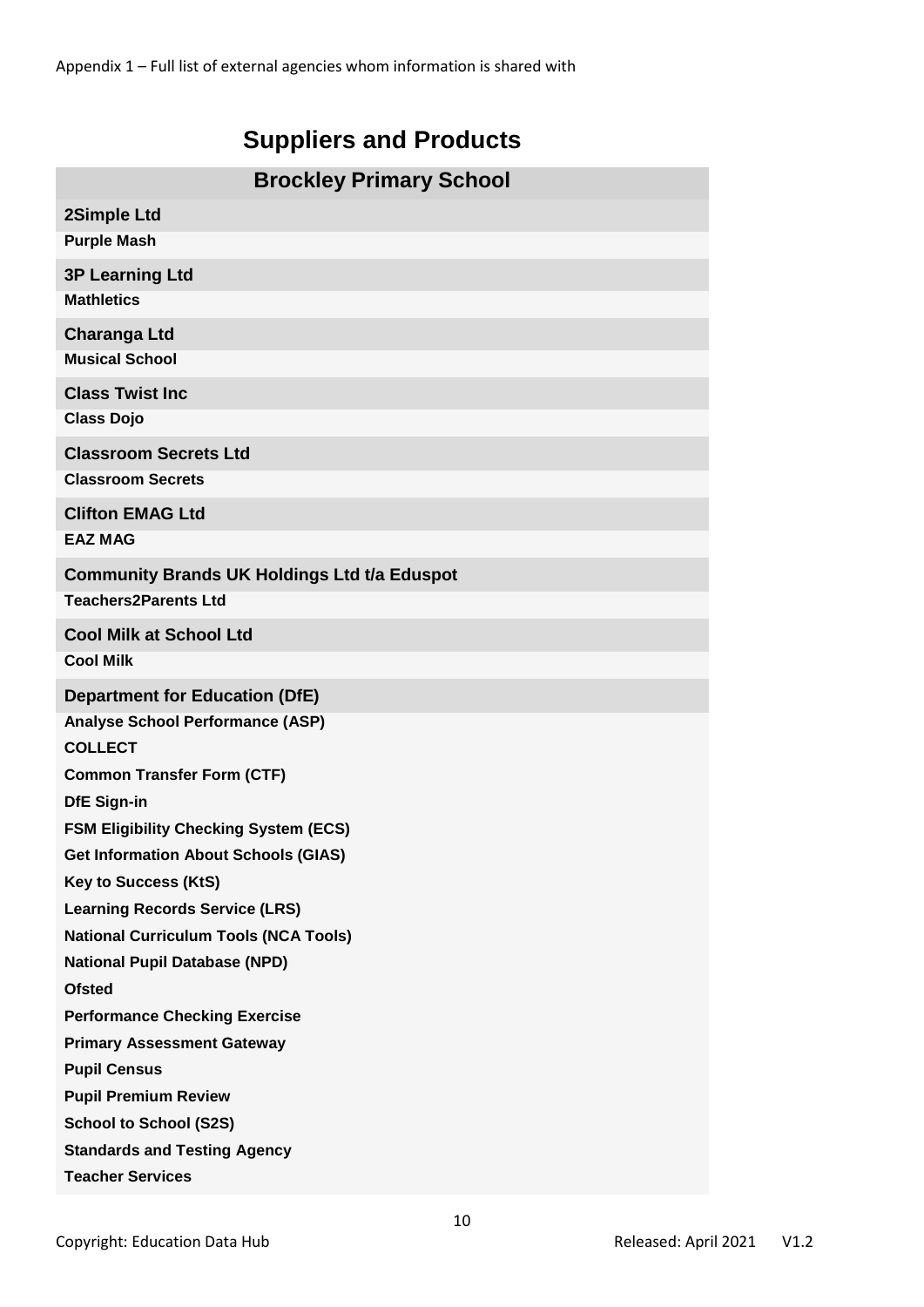| <b>Teachers' Pensions</b>                                                                                                                                                                                                                                                                                                                                                                                                                                                                                                                                                                                                                                                 |
|---------------------------------------------------------------------------------------------------------------------------------------------------------------------------------------------------------------------------------------------------------------------------------------------------------------------------------------------------------------------------------------------------------------------------------------------------------------------------------------------------------------------------------------------------------------------------------------------------------------------------------------------------------------------------|
| Derby and Derbyshire Safeguarding Children Partnership<br><b>DDSCP</b>                                                                                                                                                                                                                                                                                                                                                                                                                                                                                                                                                                                                    |
| <b>Derbyshire County Council</b><br><b>Derbyshire County Council</b><br><b>Internal Process-Alt Provision Sport Music etc</b><br><b>Internal Process-Alternative Provision Early Help</b><br><b>Internal Process-Governance and Finance</b><br><b>Internal Process-Photographs</b><br><b>Internal Process-Pupil Assessment and Tracking</b><br>Internal Process-Pupil Files (non SEND)<br><b>Internal Process-Pupil Meal Registers</b><br><b>Internal Process-Pupil Work</b><br><b>Internal Process-Safeguarding Pupil Files</b><br><b>Internal Process-SEND Pupil Files</b><br>Internal Process-Sign-in and evacuation records<br><b>Internal Process-Staff HR Files</b> |
| <b>Internal Process-Staff Recruitment Files</b><br><b>Internal Process-Teacher planning</b><br><b>Internal Process-Trip and Visit Records</b><br><b>SAP for Schools</b>                                                                                                                                                                                                                                                                                                                                                                                                                                                                                                   |
| <b>Edenred (UK Group) Limited</b><br><b>Edenred</b>                                                                                                                                                                                                                                                                                                                                                                                                                                                                                                                                                                                                                       |
| eduFOCUS Limited<br><b>Educational Visits Online Management System EVOLVE</b>                                                                                                                                                                                                                                                                                                                                                                                                                                                                                                                                                                                             |
| Facebook Inc.<br>Facebook                                                                                                                                                                                                                                                                                                                                                                                                                                                                                                                                                                                                                                                 |
| <b>Maths Circle Ltd</b><br><b>Times Table Rockstars</b>                                                                                                                                                                                                                                                                                                                                                                                                                                                                                                                                                                                                                   |
| <b>Microsoft UK</b><br>Office 365<br><b>Teams</b>                                                                                                                                                                                                                                                                                                                                                                                                                                                                                                                                                                                                                         |
| <b>One Team Logic Limited</b><br><b>MyConcern</b>                                                                                                                                                                                                                                                                                                                                                                                                                                                                                                                                                                                                                         |
| <b>Pearson PLC</b><br><b>Bug Club</b><br><b>Playwaze Limited</b>                                                                                                                                                                                                                                                                                                                                                                                                                                                                                                                                                                                                          |
| Playwaze<br><b>Raspberry Pi Foundation</b><br><b>Raspberry Pi</b>                                                                                                                                                                                                                                                                                                                                                                                                                                                                                                                                                                                                         |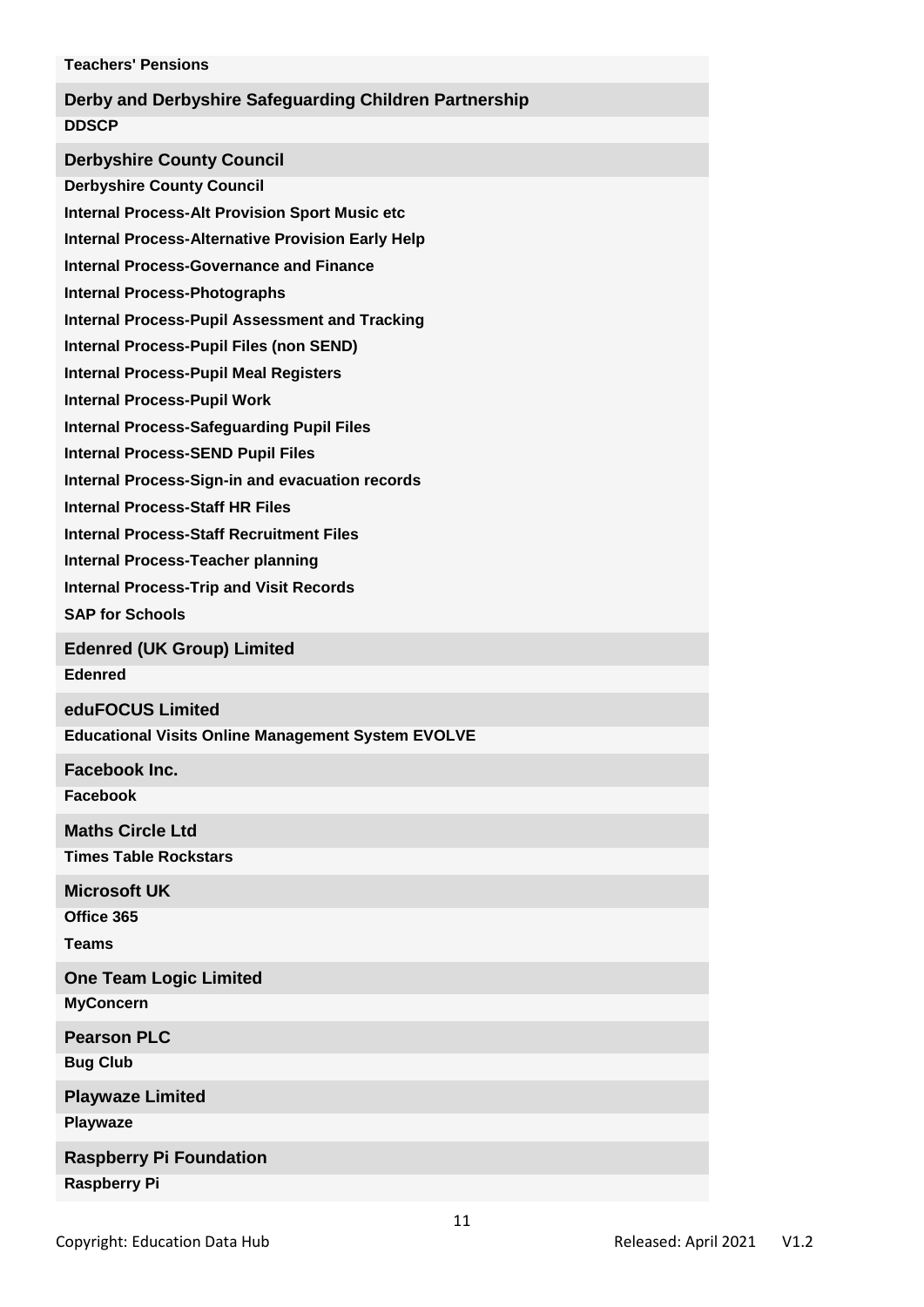# **RM Education Ltd RM Integris Seesaw Learning Inc Seesaw Teach Active Ltd Maths of the Day Wonde Ltd Wonde Youth Sport Trust Youth Sport Trust Zoom Video Communications Inc Zoom**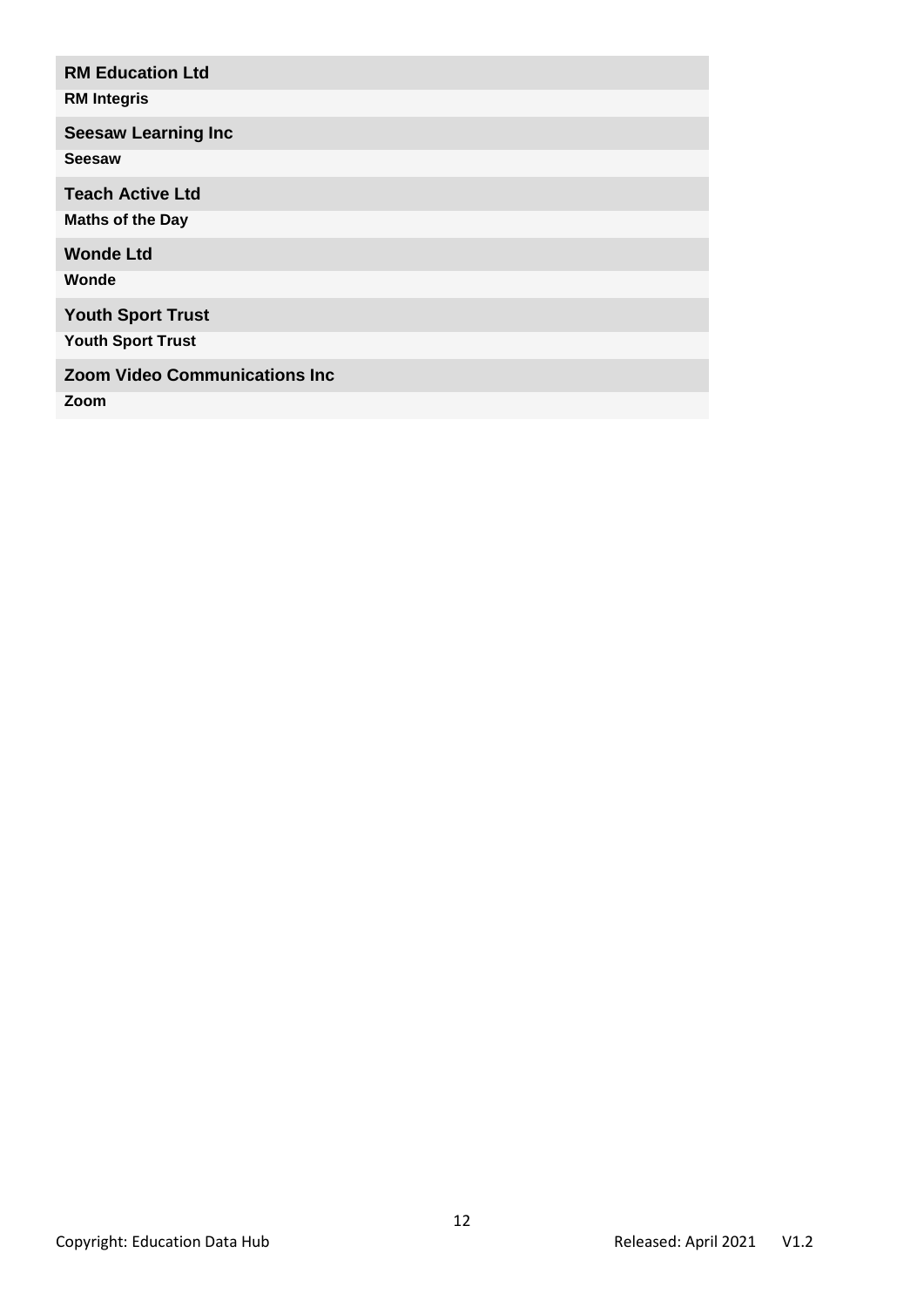| <b>Date</b> | <b>Details of Changes</b>                                                                                                                                                                                                                                                                                                                                                                                                                                                                                                                                                                                                                                                                                                                                                                                                                                                                            | <b>Name</b> | <b>Approval</b> | <b>New</b>           | Website |
|-------------|------------------------------------------------------------------------------------------------------------------------------------------------------------------------------------------------------------------------------------------------------------------------------------------------------------------------------------------------------------------------------------------------------------------------------------------------------------------------------------------------------------------------------------------------------------------------------------------------------------------------------------------------------------------------------------------------------------------------------------------------------------------------------------------------------------------------------------------------------------------------------------------------------|-------------|-----------------|----------------------|---------|
|             |                                                                                                                                                                                                                                                                                                                                                                                                                                                                                                                                                                                                                                                                                                                                                                                                                                                                                                      |             | <b>Date</b>     | <b>Version</b><br>No |         |
| 11.5.21     | Section 2.1 - School name added                                                                                                                                                                                                                                                                                                                                                                                                                                                                                                                                                                                                                                                                                                                                                                                                                                                                      | <b>JS</b>   |                 | Two                  |         |
|             | Section 2.2 - Bullet points removed:<br>For pupils enrolling for post 14 qualifications, the<br>Learning Records Service will give us the unique learner<br>number (ULN) and may also give us details about your<br>learning or qualifications.<br>Destination data (this is information about what<br>٠<br>students do after leaving the school, for example,<br>college, university, apprenticeship, employment)<br>Post 16 learning information<br>٠<br>CCTV data<br>$\bullet$                                                                                                                                                                                                                                                                                                                                                                                                                    |             |                 |                      |         |
|             | Section 2.3 - Bullet point removed:<br>biometrics (thumb print for catering services /<br>attendance / access to systems)                                                                                                                                                                                                                                                                                                                                                                                                                                                                                                                                                                                                                                                                                                                                                                            |             |                 |                      |         |
|             | Section 2.6 - Network information supplied by Mercury and<br>added to the policy (Pupil data is contained in the MIS system<br>(RM Integris) which is cloud based and supported by RM. Pupil<br>data held on the network should be stored on the on-premise<br>servers which are security control by folder permissions. The<br>relevant folder permissions ensures that sensitive information is<br>protected from those who shouldn't have the authorization to<br>change or even access the content. At the same time,<br>configuring permissions lets users who have the right to access a<br>folder to do so securely. Any data transmitted on email is held<br>ion O365 edu tenants. Any data shared in Teams is governed by<br>Teams Policy and security controls. These policies follow our<br>own best practice and guidelines set down by the DfE)<br>Section 2.7 - Bullet points removed: |             |                 |                      |         |
|             | Youth support services/careers services (pupils aged<br>$\bullet$<br>$13+$<br>Universities<br>٠<br>Employers/training providers where references are<br>requested<br>Work experience providers                                                                                                                                                                                                                                                                                                                                                                                                                                                                                                                                                                                                                                                                                                       |             |                 |                      |         |
|             | Information added to bullet point 7 - and other law enforcement<br>bodies, for example environment agency, immigration<br>service and crown prosecution service                                                                                                                                                                                                                                                                                                                                                                                                                                                                                                                                                                                                                                                                                                                                      |             |                 |                      |         |
|             | Section 2.7 Special category data detail removed and reference<br>to the new Special Category Data Policy                                                                                                                                                                                                                                                                                                                                                                                                                                                                                                                                                                                                                                                                                                                                                                                            |             |                 |                      |         |
|             | Added new 2.8 International Transfers                                                                                                                                                                                                                                                                                                                                                                                                                                                                                                                                                                                                                                                                                                                                                                                                                                                                |             |                 |                      |         |
|             | Added new 2.11.5 How to find out what personal information<br>the DfE holds about you                                                                                                                                                                                                                                                                                                                                                                                                                                                                                                                                                                                                                                                                                                                                                                                                                |             |                 |                      |         |